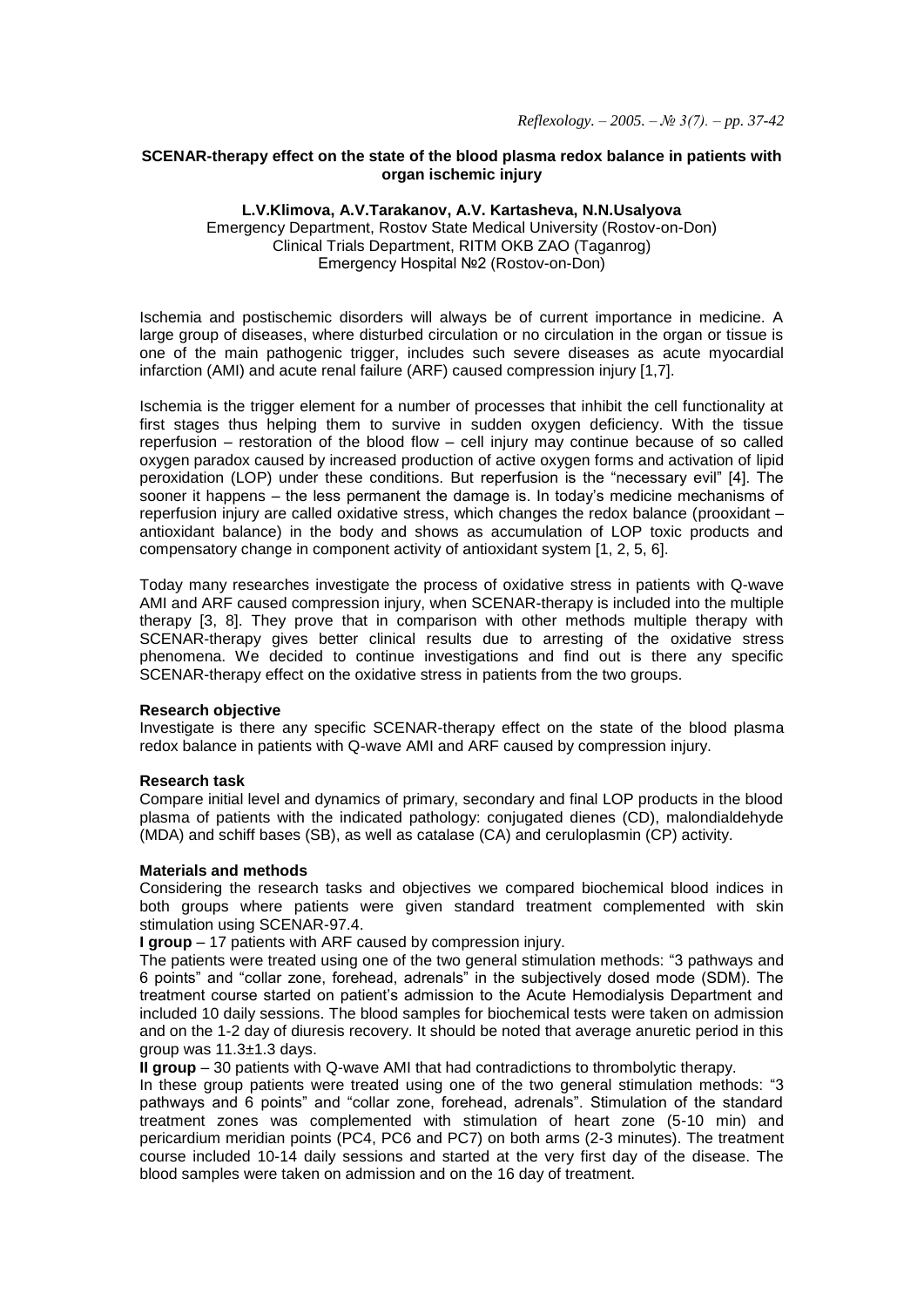The quantity of conjugated dienes (CD) was determined spectrophotometrically using I.D. Stalnava method (1977). The content of malonic dialdehyde (MDA) was measured by M.D. Stalnaya and T.D. Gorishvili method (1977). To determine Schiff Bases (SB), lipids were extracted from plasma using the Bligh-Dyer method (1959). Catalase activity (CA) in the blood plasma was determined using M.A. Korolyuk et al. method (1988). The oxidase activity of ceruloplasmin (CP) was determined using the Revin's method adapted by V.G.Kolba and V.S.Kamyshnikov (1982).

Indices of patients in both groups were compared with the indices of almost healthy donorsvolunteers.

## **Results and discussion**

The content of LOP products and activity of blood plasma enzymic antioxidants in patients with ARF caused by compression injury before and after multiple treatment complemented with SCENAR-therapy are given in the Table 1.

# Table 1

Dynamics of LPO products and activity of blood plasma enzymic antioxidants in the patients from I group

| <b>Index</b>      | Donors.<br>$n = 20$ | <b>ARF</b> patients,<br>$(n=17)$ |                                     |
|-------------------|---------------------|----------------------------------|-------------------------------------|
|                   |                     | <b>Before treatment</b>          | <b>After treatment</b>              |
| Conjugated        | $13.69 \pm 1.08$    | $20.54\pm2.71$ (+50.0%)          | 14.00±11.90 (+2,3%)                 |
| dienes,           |                     | p<0.05                           | $p > 0.1$ ; 0.05 < $p_1$ < 0.1      |
| nmol/mL           |                     |                                  |                                     |
| Malonic           | $27.97 + 2.16$      | 40.58±2.13 (+45,1%)              | $33.05 \pm 2.04$ (+18.2%)           |
| dialdehyde,       |                     | p<0.01                           | $0.05 < p < 0.1$ ; $p_1 < 0.05$     |
| nmol/mL           |                     |                                  |                                     |
| Schiff bases,     | $1.41 \pm 0.06$     | $1.88 \pm 0.10$ (+33.3%)         | $1.58 \pm 0.07$ (+12.1%)            |
| arbitrary unit/mL |                     | p<0.01                           | $0.05 < p < 0.1$ ; $p_1 < 0.05$     |
| Catalase,         | $16.31 \pm 1.24$    | 12.79±1.35 (-21.6%)              | 16.05±1.25 (-1.6%)                  |
| nmol $H_2O_2/mL$  |                     | 0.05 < p < 0.1                   | p>0.1; 0.05 <p<sub>1&lt;0.1</p<sub> |
| Ceruloplasmin,    | $1.31 \pm 0.08$     | $0.72 \pm 0.09$ (-45.0%)         | $1.08 \pm 0.09$ (-17.6%)            |
| umol/L            |                     | p<0.01                           | $0.05 < P < 0.1$ ; $p_1 < 0.05$     |

Note:

p - significance of change as compared with donors;

 $p_1$  – significance of change as compared with initial values; numbers in parentheses show the percentage of the index change as compared with donors:

The table shows that on admission I group patients had essential disbalance in the redox balance of the blood plasma manifested as essential hypernorm of the CD, MDA and SB content by 50.0%, 45.1% and 33% respectively. Activity of blood plasma enzymic antioxidants was low: CA by 21%, CP by 45%. It should be noted that such a decrease in CA activity was not so significant (0.05<p<0.1), while in CP activity it was really significant.

As a result of multiple treatment complemented with SCENAR-therapy by the time diuresis recovered the correlation of free radical LOP intensity and AOS activity changed. Positive dynamics manifested as decrease of MDA. SB and CP activity if compared to the initial values was statistically true  $(p_1<0.05)$ ; decrease of CD and CA activity was almost true. Comparison of these indices with the conventional norm showed that CD and CA activity reached it, while MDA, SB and CP activity became closer to the conventional norm. In the very end CD, MDA and SB indices were 2.3%, 18.2% and 12.1% above norm respectively. CA activity changed not so significantly - it increased just by 1.6%, while CP activity increased significantly, but still was 17.6% below the norm.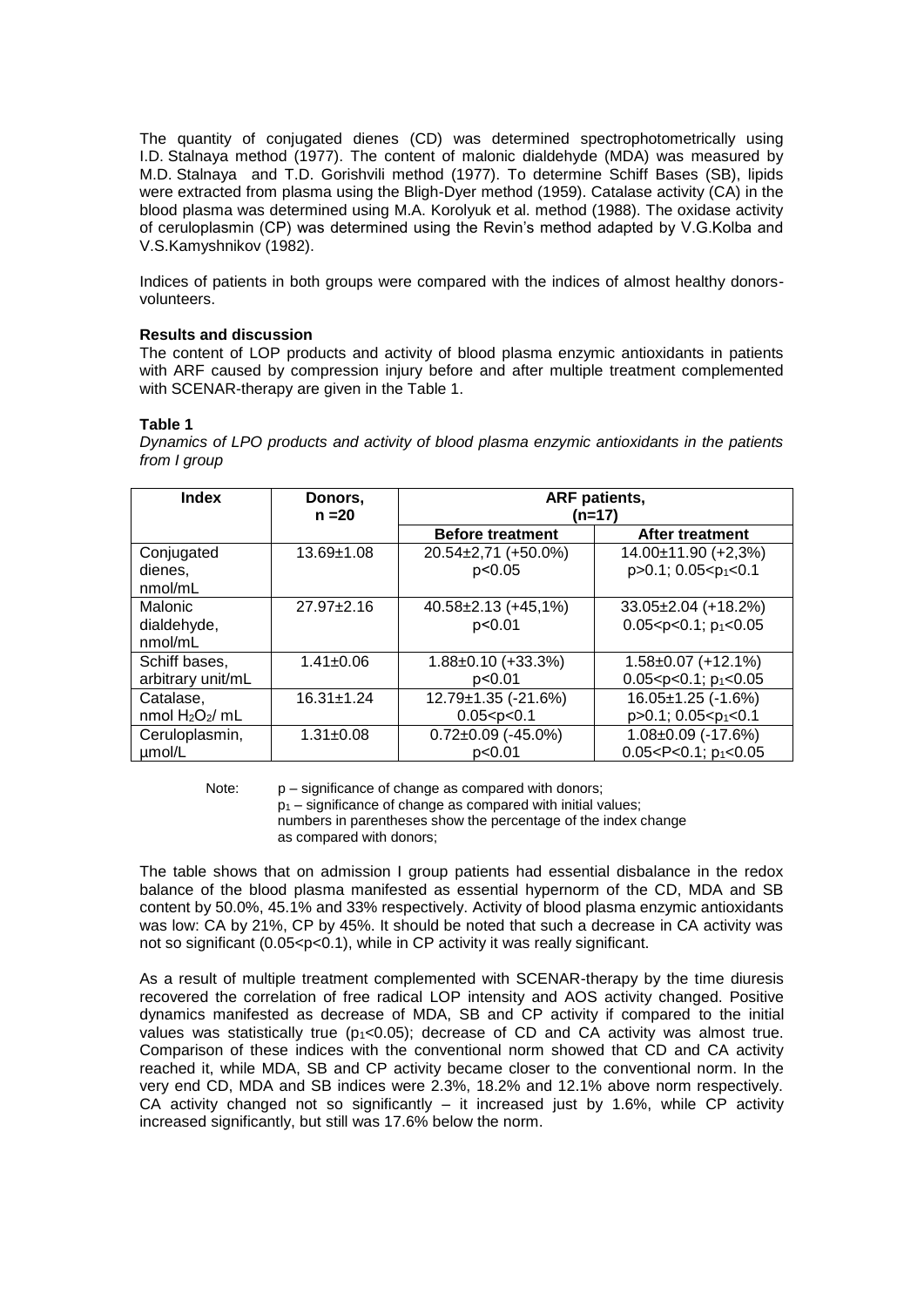The level of LPO products accumulation and activity of blood plasma antioxidants in patients with AMI before and after multiple treatment complemented with SCENAR-therapy are given in the Table 2.

#### **Table 2**

| <b>Index</b>                       | Donors,          | <b>ARF</b> patients,<br>$n=30$ |                           |
|------------------------------------|------------------|--------------------------------|---------------------------|
|                                    | $n = 36$         |                                |                           |
|                                    |                  | <b>Before treatment</b>        | After treatment           |
| Conjugated                         | $12.4 \pm 1.7$   | $29.6 \pm 1.9$                 | $23.7 \pm 1.8$ (+91.1%)   |
| dienes,<br>nmol/mL                 |                  | $p<0.001 (+138.7%)$            | $p<0.001$ ; $p1< 0.05$    |
| Malonic                            | $20.9 \pm 1.6$   | $47.6 \pm 1.7$                 | $44.4 \pm 1.5 (+112.4\%)$ |
| dialdehyde,<br>nmol/mL             |                  | $p<0.001 (+127.8%)$            | $p<0.001$ ; $p_1 > 0.1$   |
| Schiff bases,<br>arbitrary unit/mL | $1.06 \pm 0.09$  | $1.65 \pm 0.13$                | $1.09 \pm 0.07 (+2.8\%)$  |
|                                    |                  | $p<0.001 (+55.7%)$             | $p > 0.1$ ; $p_1 < 0.005$ |
| Catalase,<br>nmol $H_2O_2/mL$      | $17.30 \pm 1.37$ | $14.50 \pm 2.20$               | $10.23 \pm 1.04$ (-40.9%) |
|                                    |                  | $p > 0.1$ (-16.2%)             | $p<0.001$ ; 0.05 $$       |
| Ceruloplasmin,<br>µmol/L           | $1.08 \pm 0.08$  | $1.40 \pm 0.11$                | $1.41 \pm 0.09 (+30.6\%)$ |
|                                    |                  | $p<0.05$ (+29.6%)              | $p<0.05$ ; $p_1>0.1$      |

*Dynamics of LPO products and activity of blood plasma enzymic antioxidants in the patients from I group*

Note: p – significance of change as compared with donors;

 $p_1$  – significance of change as compared with initial values;

 numbers in parentheses show the percentage of the index change as compared with donors;

In II group patients the content of all LPO products before treatment was significantly (p<0.001) above the control values: CD - by 138.7%, MDA– by 127.8% and SF – by 55.7%. Moreover changes in antioxidant system functionality were detected. Blood samples before treatment showed that in patients' blood plasma CP oxidative activity increased by 29.6%, while dynamics of CA activity was not significant if compared to the control values.

Complementing standard therapy with SCENAR-therapy significantly helped to inhibit intensity of all LOP stages. That was showed as decrease of blood plasma molecular products. The CD level decreased significantly, but still was above the control values by 91.1%. The tendency of MDA dynamics was the same and after the treatment still was 112.4% above the control values. The most evident and intense effect of multiple therapy complemented with SCENAR-therapy was on toxic final LOP products, SB level by the end of the treatment course didn't significantly differ from the donor indices. High level of CP oxidative activity still remained by the end of the treatment course and was 30.6% above the conventional norm. CA activity during the treatment decreased by 40.9% if compared to the normal values, but if compared to the initial values only insignificant decrease was registered.

The indices of CD, MDA and SB in the blood plasma in patients with ARF caused compression injury and in patients with AMI before and after the treatment (percentagewise compared to conventional norm) are given in the **Diagram 1.**

## **Diagram 1**

*Dynamics of CD, MDA and SB indices in the blood plasma of both groups*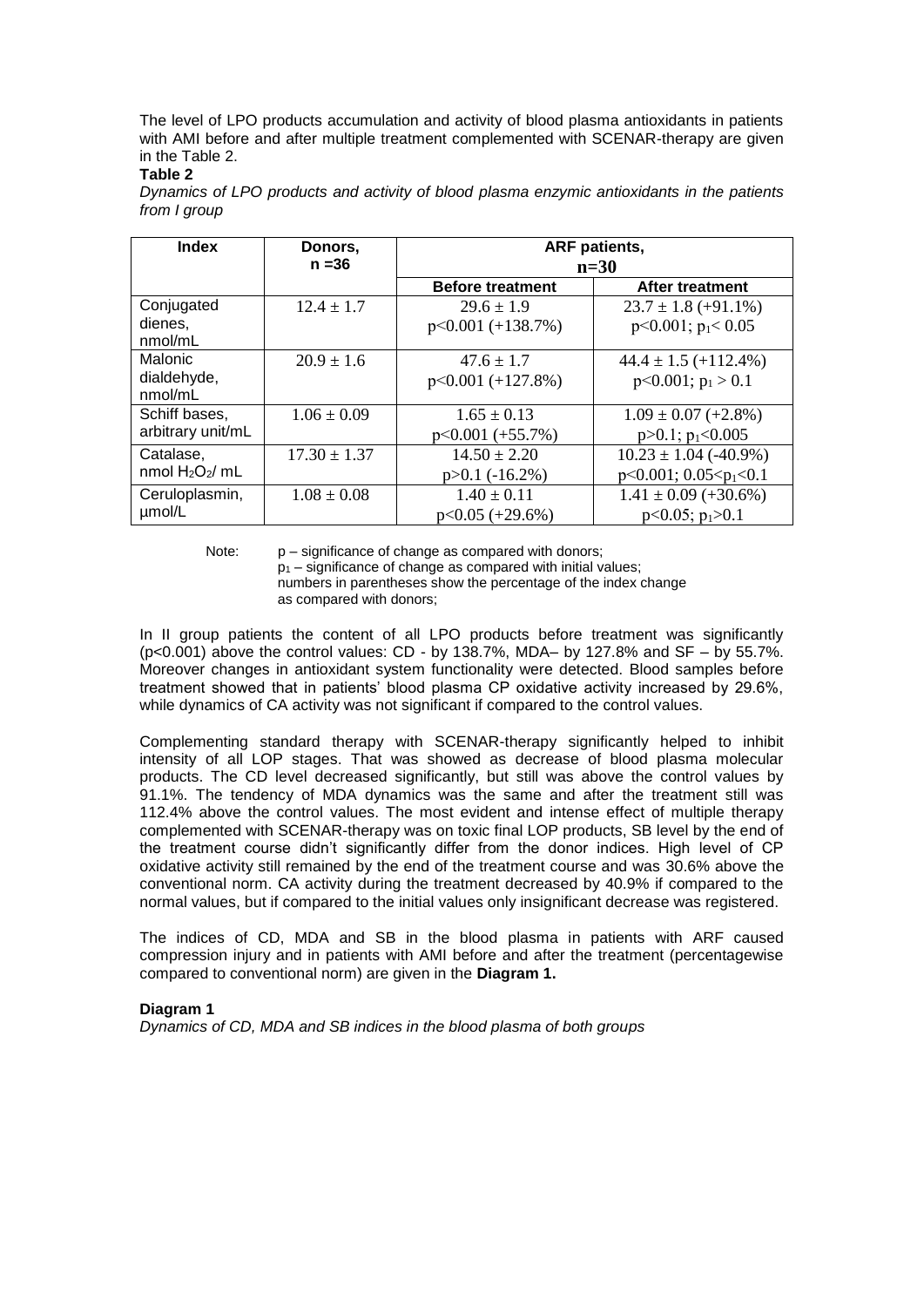

The Diagram 1 shows that before the treatment LOP products of the testees were significantly high. The multiple therapy complemented with SCENAR-therapy caused decrease in the accumulation of primary, secondary and final LOP products.

Dynamics of activity of the blood plasma CA and CP in patients from both groups after the treatment (percentagewise compared to conventional norm) is given in the Diagram 2.



*Dynamics of CA and CP activity in the blood plasma of both groups*

Diagram 2

It was already stated above that catalase activity of the II group patients before the treatment didn't differ significantly from the conventional norm, only in ARF patients it tended to decrease. It should be noted that essential part of the catalase pool localizes in erythrocyte cytoplasm. In extracellular water it becomes inactive very soon. Increase of CA in the blood plasma can sign that it has released from the erythrocytes as a result of pathologically high membrane permeability or even their destruction [6]. Moreover, this index characterizes utilization rate of hydrogen peroxide in the blood plasma and its decrease during the treatment. That is registered in AMI patients and can be explained as result of generation decrease of active oxygen forms under the influence of the treatment. In the group with ARF patients no significant therapeutic effect on the catalyze activity was registered.

As against to CA, dynamics of CP activity differed significantly in the groups. In I group patients CP activity was 45% lower if compared to the donor values, and in the II group it was 29.6% higher. Such a difference in values can be explained by the period of time the disease